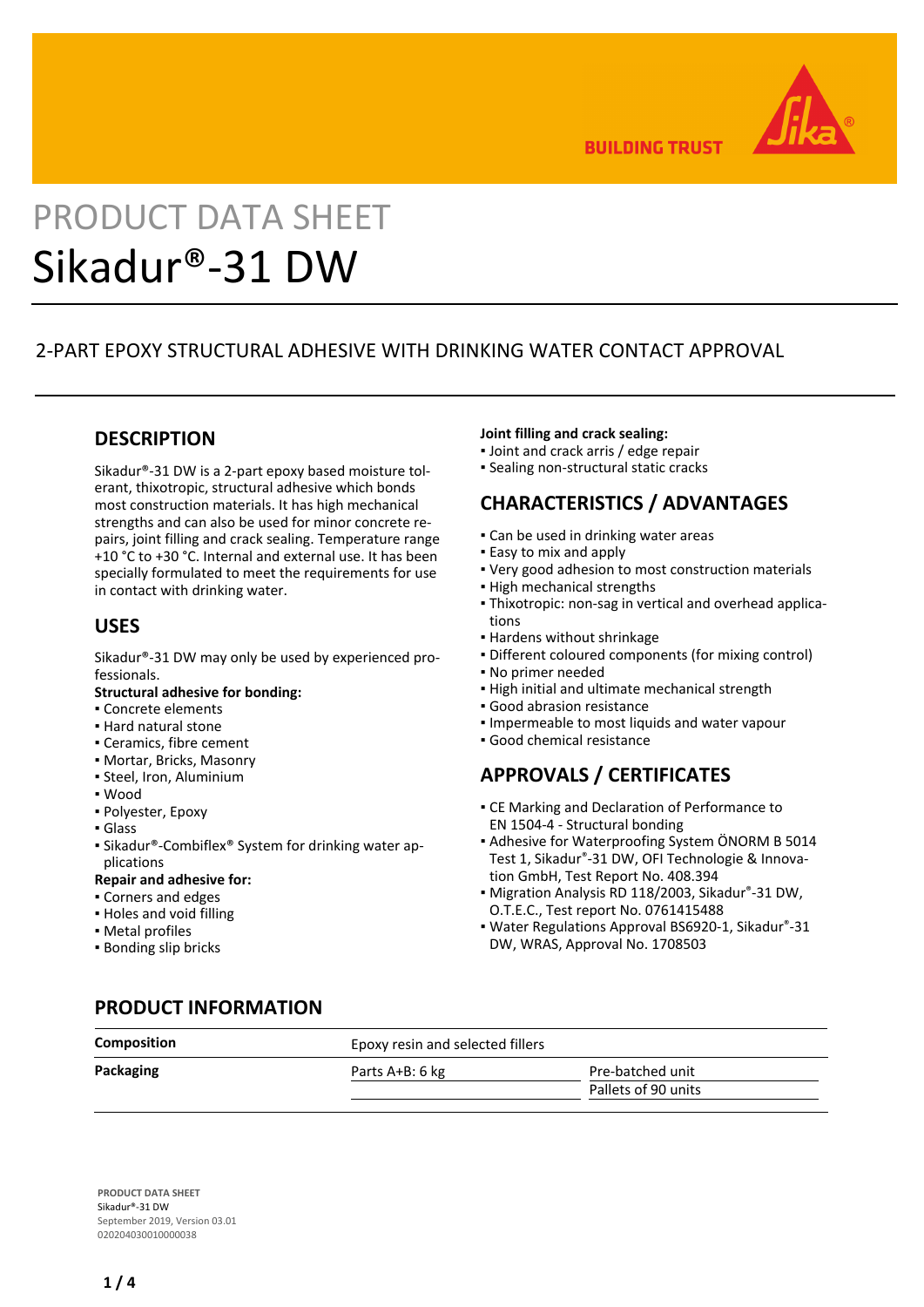| Colour                     | Part A                                                                                                                                                                         | White         |  |  |  |
|----------------------------|--------------------------------------------------------------------------------------------------------------------------------------------------------------------------------|---------------|--|--|--|
|                            | Part B                                                                                                                                                                         | Dark grey     |  |  |  |
|                            | Part A+B mixed                                                                                                                                                                 | Concrete grey |  |  |  |
| <b>Shelf life</b>          | 24 months from date of production                                                                                                                                              |               |  |  |  |
| <b>Storage conditions</b>  | The product must be stored in original, unopened and undamaged sealed<br>packaging in dry conditions at temperatures between +5 °C and +30 °C. Al-<br>ways refer to packaging. |               |  |  |  |
| Density                    | Mixed resin: $\approx$ 2,00 ±0,1 kg/l<br>Density value at +20 °C                                                                                                               |               |  |  |  |
| <b>Product Declaration</b> | EN 1504-4: Structural bonding                                                                                                                                                  |               |  |  |  |

## **TECHNICAL INFORMATION**

| <b>Compressive Strength</b>             | <b>Curing time</b><br>14 days<br><b>Curing time</b><br>14 days<br><b>Curing time</b><br>14 days               |                         | Curing temperature 23 °C<br>$~^{\sim}$ 78 N/mm <sup>2</sup><br>Curing temperature 23 °C<br>$~^{\sim}$ 37 N/mm <sup>2</sup><br>Curing temperature 23 °C<br>$^{\sim}$ 23 N/mm <sup>2</sup> |                                 | (DIN EN 196)                        |
|-----------------------------------------|---------------------------------------------------------------------------------------------------------------|-------------------------|------------------------------------------------------------------------------------------------------------------------------------------------------------------------------------------|---------------------------------|-------------------------------------|
| <b>Tensile Strength in Flexure</b>      |                                                                                                               |                         |                                                                                                                                                                                          |                                 | (DIN EN 196)<br>(ISO 527)           |
| <b>Tensile Strength</b>                 |                                                                                                               |                         |                                                                                                                                                                                          |                                 |                                     |
| <b>Modulus of Elasticity in Tension</b> | $~\sim$ 6 500 N/mm <sup>2</sup>                                                                               |                         |                                                                                                                                                                                          | (ISO 527)                       |                                     |
| <b>Tensile Adhesion Strength</b>        | <b>Curing time</b>                                                                                            | <b>Substrate</b>        | Curing tem-<br>perature                                                                                                                                                                  | <b>Adhesion</b><br>strength     | (EN ISO 4624, EN<br>1542, EN 12188) |
|                                         | 7 days                                                                                                        | Concrete<br>dry         | +23 °C                                                                                                                                                                                   | $\geq 4.5$<br>N/mm <sup>2</sup> |                                     |
|                                         | 7 days                                                                                                        | Concrete<br>moist       | $+23 °C$                                                                                                                                                                                 | $\geq 4.5$<br>N/mm <sup>2</sup> |                                     |
|                                         | 7 days                                                                                                        | Steel sand-<br>blasted  | $+23 °C$                                                                                                                                                                                 | ~9 N/mm <sup>2</sup>            |                                     |
|                                         |                                                                                                               | *100 % concrete failure |                                                                                                                                                                                          |                                 |                                     |
| <b>Shrinkage</b>                        | Hardens without shrinkage.                                                                                    |                         |                                                                                                                                                                                          |                                 |                                     |
| <b>Coefficient of Thermal Expansion</b> | $\sim$ 2,36 × 10 <sup>-5</sup> (±0,2 × 10 <sup>-5</sup> ) 1/K<br>(linear expansion between +23 °C and +60 °C) |                         |                                                                                                                                                                                          |                                 | (EN 1770)                           |
| <b>Chemical Resistance</b>              | Resistant to many chemicals. Contact Sika Technical Services for additional<br>information.                   |                         |                                                                                                                                                                                          |                                 |                                     |
| <b>Heat Deflection Temperature</b>      | <b>Curing time</b>                                                                                            | ure                     | Curing temperat- HDT                                                                                                                                                                     |                                 | (ISO 75)                            |
|                                         | 7 days                                                                                                        | $+23$ °C                |                                                                                                                                                                                          | +50 °C                          |                                     |

## **SYSTEMS**

System Structure **Refer to the Sikadur®-Combiflex®** System product data sheet for all applications with this system.

**BUILDING TRUST** 

# **APPLICATION INFORMATION**

**Mixing Ratio** Part A : Part B = 3 : 1 by weight or volume

**PRODUCT DATA SHEET** Sikadur®-31 DW September 2019, Version 03.01 020204030010000038

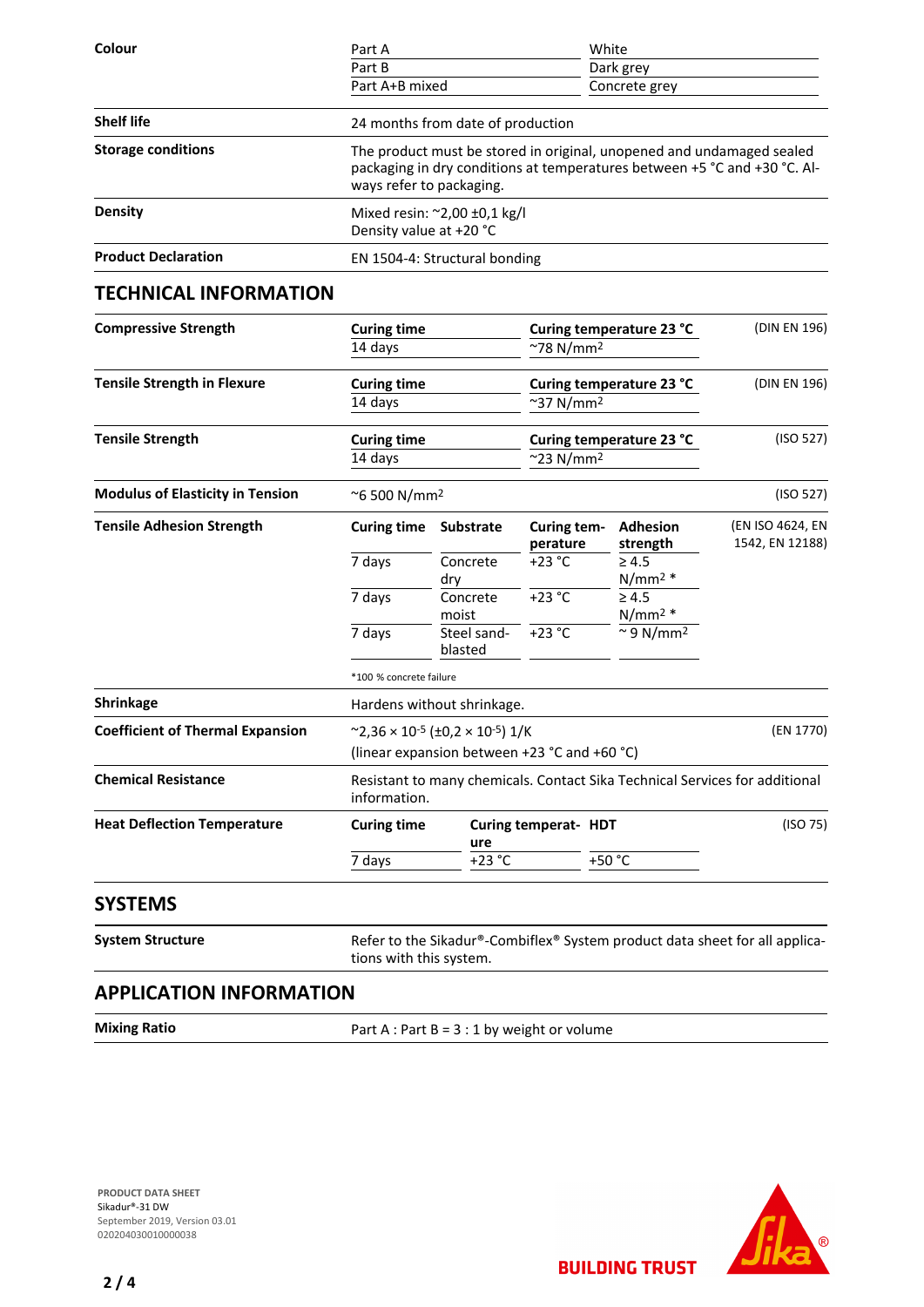For non- structural adhesive or other applications, if layer thickness's of >30 mm are required, apply in successive 30 mm layers or once the previous layer has hardened. The surface of the freshly applied intermediate layers should be scratched to form a key for subsequent layers. If layer application is to be longer than 2 days, the wet applied adhesive must be blinded to excess with quartz sand immediately after application.

| Sag Flow                          | (EN 1799)<br>Non-sag up to 10 mm thickness on vertical surfaces                                                                                                                                                                                                                                                                                                             |                        |                    |               |  |
|-----------------------------------|-----------------------------------------------------------------------------------------------------------------------------------------------------------------------------------------------------------------------------------------------------------------------------------------------------------------------------------------------------------------------------|------------------------|--------------------|---------------|--|
| <b>Product Temperature</b>        | +10 °C min. / +30 °C max.                                                                                                                                                                                                                                                                                                                                                   |                        |                    |               |  |
| <b>Ambient Air Temperature</b>    | +10 °C min. $/$ +30 °C max.                                                                                                                                                                                                                                                                                                                                                 |                        |                    |               |  |
| <b>Dew Point</b>                  | Beware of condensation.<br>Steel substrate temperature during application must be at least +3 °C<br>above dew point.                                                                                                                                                                                                                                                        |                        |                    |               |  |
| <b>Substrate Temperature</b>      | +10 °C min. $/$ +30 °C max.                                                                                                                                                                                                                                                                                                                                                 |                        |                    |               |  |
| <b>Substrate Moisture Content</b> | Cementitious substrates must be dry or matt damp (no standing water).<br>Brush the adhesive well into the substrate if matt damp.                                                                                                                                                                                                                                           |                        |                    |               |  |
| Pot Life                          | <b>Temperature</b>                                                                                                                                                                                                                                                                                                                                                          | Potlife*               | Open time          | (EN ISO 9514) |  |
|                                   | $+23 °C$                                                                                                                                                                                                                                                                                                                                                                    | $~^{\sim}$ 105 minutes |                    |               |  |
|                                   | $+30 °C$                                                                                                                                                                                                                                                                                                                                                                    |                        | $~\sim$ 45 minutes |               |  |
|                                   | *200 g<br>Potlife begins when parts A+B mixed. It is shorter at high temperatures and longer at low temperatures.<br>The greater the quantity mixed, the shorter the potlife. To obtain longer workability at high temperatures,<br>the mixed adhesive may be divided into smaller quantities. Another method is to chill parts A+B before mix-<br>ing (not below $+5$ °C). |                        |                    |               |  |
| <b>Waiting Time / Overcoating</b> | Sikadur <sup>®</sup> -31 DW may be overcoated with a Sika <sup>®</sup> compatible epoxy coating<br>when adhesive has hardened                                                                                                                                                                                                                                               |                        |                    |               |  |

## **APPLICATION INSTRUCTIONS**

#### **SUBSTRATE QUALITY**

#### **Concrete / masonry / mortar / stone**

Concrete and mortar must be at least 3–6 weeks old. Substrate surfaces must be sound, clean, dry or matt damp. Free from standing water, ice, dirt, oil, grease, coatings, laitance, efflorescence, old surface treatments, all loose particles and any other surface contaminants that could affect adhesion of the adhesive. **Steel**

Surfaces must be clean, dry, free from oil, grease, coatings, rust, scale, all loose particles and any other surface contaminants that could affect adhesion of the adhesive.

#### **Wood**

Substrate surfaces must be sound, clean, dry and free from dirt, oil, grease, coatings, all loose particles and any other surface contaminants that could affect adhesion of the adhesive.

#### **SUBSTRATE PREPARATION**

#### **Concrete / masonry / mortar / stone**

Substrates must be prepared mechanically using suitable abrasive blast cleaning, needle gunning, light scabbling, bush hammering, grinding or other suitable equipment to achieve an open textured gripping surface profile.

#### **Steel**

Surfaces must be prepared mechanically using suitable abrasive blast cleaning, grinding, rotating wire brush or other suitable equipment to achieve a bright

**PRODUCT DATA SHEET** Sikadur®-31 DW September 2019, Version 03.01 020204030010000038

metal finish with a surface profile to satisfy the necessary tensile adhesion strength requirement. Avoid dew point conditions before and during application. **Wood**

Surfaces must be prepared by planing, sanding or other suitable equipment.

#### **All substrates**

All dust and loose material must be completely removed from all substrate surfaces before application of the product by vacuum / dust removal equipment.

#### **MIXING**

#### **Pre-batched units**

Prior to mixing all parts, mix part A (resin) briefly using a mixing spindle attached to a slow speed electric drill (max. 300 rpm). Add part B (hardener) to part A and mix parts A+B continuously for at least 3 minutes until a uniformly coloured smooth consistency mix has been achieved. To ensure thorough mixing pour materials into a clean container and mix again for approximately 1 minute. Over mixing must be avoided to minimise air entrainment. Mix full units only. Mixing time for  $A+B = 4.0$  minutes. Mix only the quantity which can be used within its pot life.